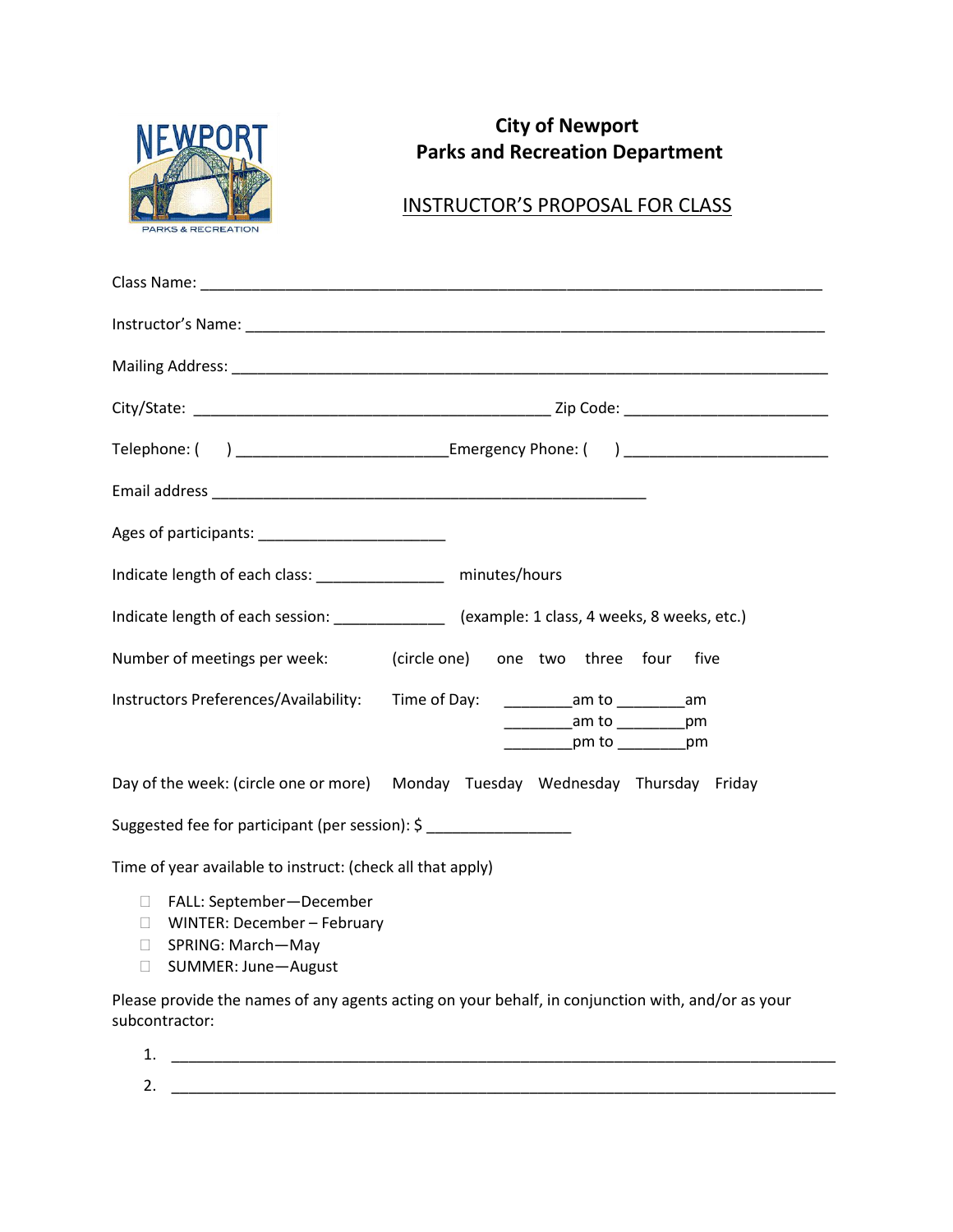|         | Please give a brief, but exciting and detailed, description of your class (to be used to promote your |  |  |
|---------|-------------------------------------------------------------------------------------------------------|--|--|
| class): |                                                                                                       |  |  |

\_\_\_\_\_\_\_\_\_\_\_\_\_\_\_\_\_\_\_\_\_\_\_\_\_\_\_\_\_\_\_\_\_\_\_\_\_\_\_\_\_\_\_\_\_\_\_\_\_\_\_\_\_\_\_\_\_\_\_\_\_\_\_\_\_\_\_\_\_\_\_\_\_\_\_\_\_\_\_\_\_\_\_\_\_

\_\_\_\_\_\_\_\_\_\_\_\_\_\_\_\_\_\_\_\_\_\_\_\_\_\_\_\_\_\_\_\_\_\_\_\_\_\_\_\_\_\_\_\_\_\_\_\_\_\_\_\_\_\_\_\_\_\_\_\_\_\_\_\_\_\_\_\_\_\_\_\_\_\_\_\_\_\_\_\_\_\_\_\_\_

\_\_\_\_\_\_\_\_\_\_\_\_\_\_\_\_\_\_\_\_\_\_\_\_\_\_\_\_\_\_\_\_\_\_\_\_\_\_\_\_\_\_\_\_\_\_\_\_\_\_\_\_\_\_\_\_\_\_\_\_\_\_\_\_\_\_\_\_\_\_\_\_\_\_\_\_\_\_\_\_\_\_\_\_\_

\_\_\_\_\_\_\_\_\_\_\_\_\_\_\_\_\_\_\_\_\_\_\_\_\_\_\_\_\_\_\_\_\_\_\_\_\_\_\_\_\_\_\_\_\_\_\_\_\_\_\_\_\_\_\_\_\_\_\_\_\_\_\_\_\_\_\_\_\_\_\_\_\_\_\_\_\_\_\_\_\_\_\_\_\_

\_\_\_\_\_\_\_\_\_\_\_\_\_\_\_\_\_\_\_\_\_\_\_\_\_\_\_\_\_\_\_\_\_\_\_\_\_\_\_\_\_\_\_\_\_\_\_\_\_\_\_\_\_\_\_\_\_\_\_\_\_\_\_\_\_\_\_\_\_\_\_\_\_\_\_\_\_\_\_\_\_\_\_\_\_

Please complete this proposal and your resume, (which includes your experience and background in this activity) and return to the Recreation Superintendent**.** Once the proposal is reviewed, you will be notified and details can be discussed. **We require promotional information at least 3 months in advance.** Thank you for your interest in providing new recreation opportunities for the families in Newport.

| <b>Mailing Address:</b> | City of Newport                 |  |
|-------------------------|---------------------------------|--|
|                         | Parks and Recreation Department |  |
|                         | 225 SE Avery St.                |  |
|                         | Newport, OR 97365               |  |
|                         |                                 |  |
| Email Address:          | j.mayhew@newportoregon.gov      |  |

3. \_\_\_\_\_\_\_\_\_\_\_\_\_\_\_\_\_\_\_\_\_\_\_\_\_\_\_\_\_\_\_\_\_\_\_\_\_\_\_\_\_\_\_\_\_\_\_\_\_\_\_\_\_\_\_\_\_\_\_\_\_\_\_\_\_\_\_\_\_\_\_\_\_\_\_\_\_\_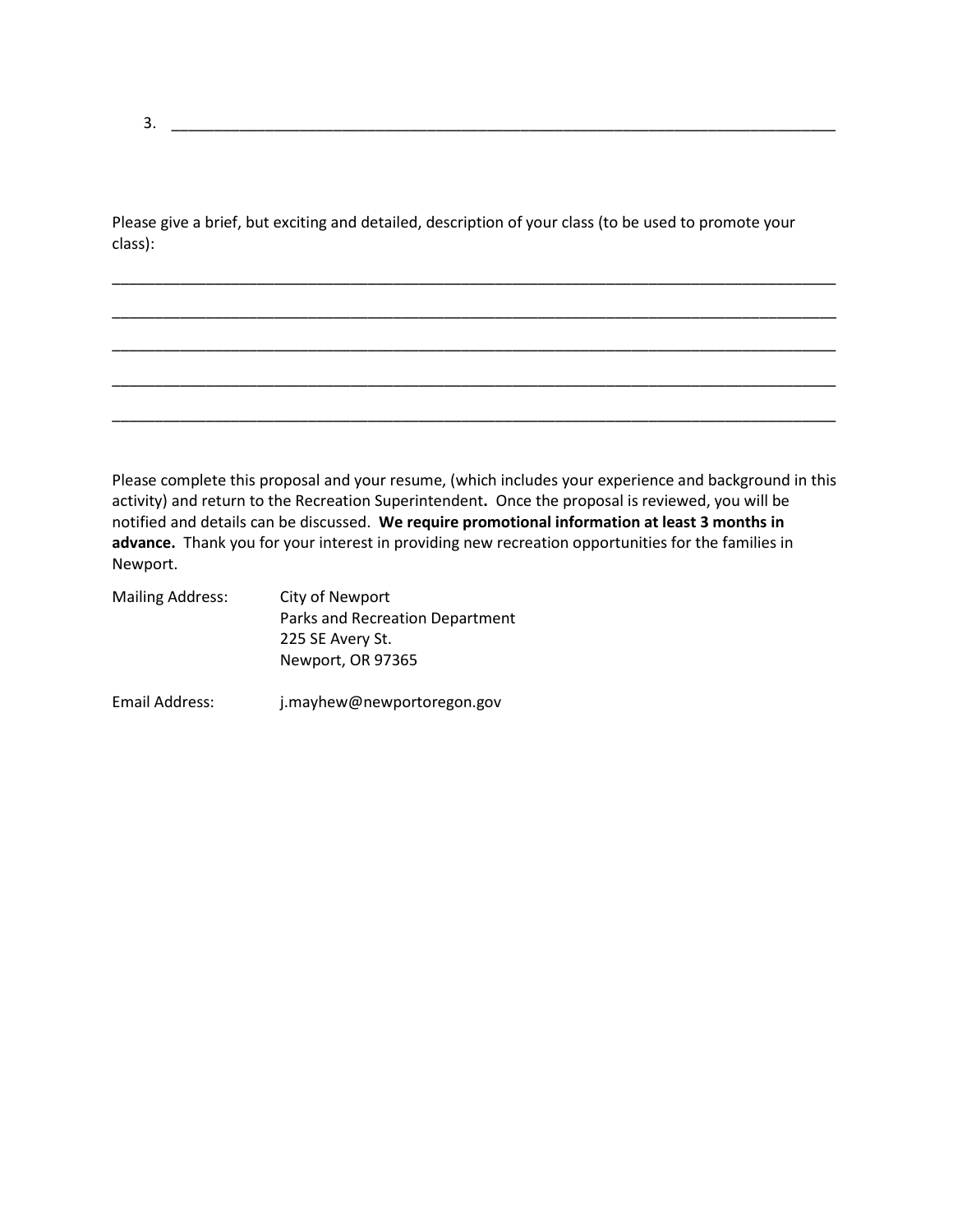#### **INSTRUCTOR INFORMATION & GUIDELINES**

The purpose of this guide is to inform all instructors of the class/activity procedures and building policies of the City of Newport Parks and Recreation Department. To reduce confusion and to build communication between the staff and the instructors, please note the following information and guidelines:

### **I. REGISTRATION INFORMATION**

- 1. Registration dates and other information can be found in each issue of our current Activity Guide or on our website.
- 2. All registration is accepted in person or by mail. Payment (by check, cash, debit or credit card) is required at the time of registration.
- 3. Registration is taken on a first-come/first-serve basis. If enough interest is shown and facilities and instructors are available, the Recreation Center will look at scheduling another class.
- 4. The Parks and Recreation Department reserves the right to cancel any programs or trips due to insufficient registration. Participants registered in cancelled classes will be given a full refund or credit.

### **II. INSTRUCTOR GUIDELINES**

- 1. Classes will begin promptly at the designated time each week/day. Please adhere to your scheduled times by arriving on time and prepared for class. If extra time is needed, please notify the Finance/Administrative Specialist.
- 2. Instructors shall notify the Finance/Administrative Specialist of feedback received from participants (compliments and complaints).
- 3. Classes will be cancelled only due to injury or illness. Instructors must contact the Finance/Administrative Specialist AND the Control Desk as much in advance as possible if a class needs to be cancelled.
- 4. Check the holiday schedule with our Control Desk staff so students can be informed of the day(s) the facility is closed.
- 5. If registration for a program is below the set minimum number of students, the class will be cancelled unless the Instructor and Finance/Administrative Specialist agree otherwise.
- 6. Arrangement for class changes, registration fees, curriculum, and all details concerning your class(es) are handled through and with the approval of the Finance/Administrative Specialist.
- 7. NO FEES SHALL BE COLLECTED BY THE INSTRUCTOR. Registration fees will be collected by Control Desk staff.